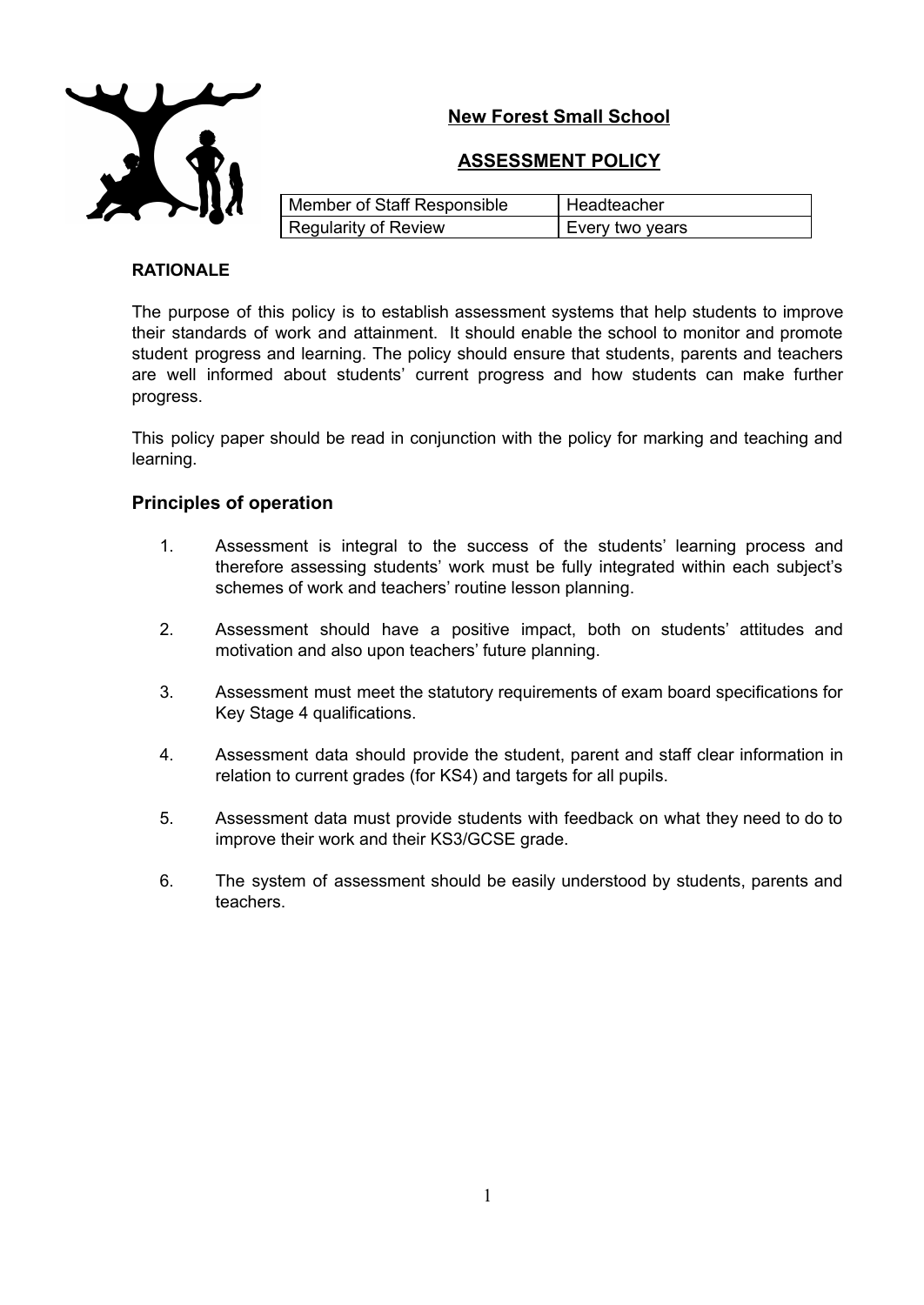## **PRACTICE**

- 1. Assessment
	- (a) Teaching should be planned to incorporate varied and differentiated assessment tasks.
	- (b) Assessment for learning strategies should be incorporated whenever possible.
	- (c) Assessment at KS4 must be carried out in terms of the GCSE criteria.
	- (d) Students are central to the process of assessment; the criteria on which they are assessed should be shared with them, understood by them and form the basis of future targets.
	- (e) Assessment at KS3 and KS4 should be scheduled to support accurate, monthly current attainment and attitude grades and subject improvement targets for students to review with their teacher in class and progress checks/reviews, reported to parents at parents evening that reflect the overall performance of a student in each subject area.
	- (f) EYFS attainments are recorded in accordance with EYFS requirements.
	- (g) KS1 and KS2 attainment School policy is to share grades with children of this age or their parents when considered appropriate, and to use the information to inform lesson planning. Bi-annual reports with written statements on progress and targets are shared with parents.
	- (h) KS3 and KS4 achievements are recorded as a colour for effort and a grade for attainment. This occurs monthly. Individual pieces of work feed into these recordings. Targets are regularly set verbally and within feedback in marking.
	- (i) GCSE current and predicted grades are recorded and discussed with children and parents at parent meetings. Parents will be contacted when a concern arises. The grades awarded at KS3 should not be taken as GCSE predicted grades, or as equivalent to GCSE gradings, but as an indication of a student's attainment in relation to expectations for this level, their age, and progress.
	- (j) In line with national changes, old courses will still use grades A-G and new courses will use 1 – 9 grades.
	- (k) Information about new students is shared at staff meetings and their abilities discussed to aid in planning and monitoring progress.
- 2. Recording
	- (a) Efficient records are to be kept in order to
		- enable meaningful information about a student's progress to be reported to parents;
		- provide information on student transfer either between teachers or schools or for planning to accommodate a student's specific individual need;
		- review progress;
		- set future targets and evaluate teaching programmes.
- NB: Teachers have a duty to retain and keep all assessment records including marking information on students for at least three years from the date of assessment. These records can be stored electronically and backed up or be in the Teacher's planner.